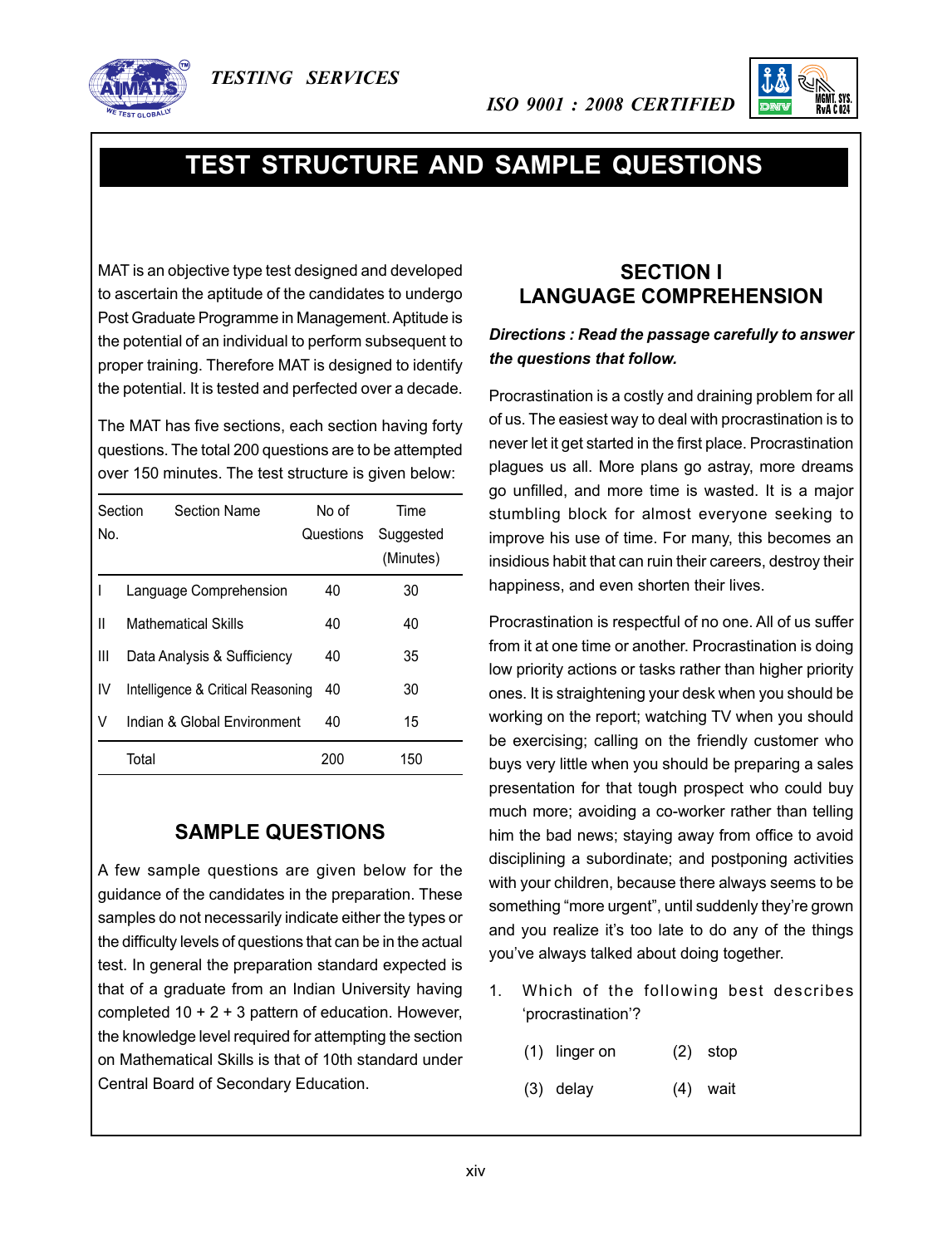#### *Testing Services*



MGMT. SYS<br>Rva C.024

- 2. Why is procrastination said to be a stumbling block?
	- (1) It prevents fulfillment of goals.
	- (2) It hinders effectiveness and efficiency.
	- (3) It stops one from working.
	- (4) It makes one lazy.

#### *Directions : Choose a word or phrase nearly similar in meaning to the given word.*

- 3. Self-esteem
	- (1) Self-respect (2) Dignity
	- (3) Decorum (4) Self-awareness
- 4. Sobriety
	- (1) Abstinence (2) Sober
	- (3) Moderate (4) Dry

*Directions : A word in capital letters is followed by four words. Choose the word that is most nearly opposite in meaning to the word in capital letters.*

- 5. OBLOQUY
	- (1) praise (2) crue
	- (3) slander (4) dialogue

*Directions : The sentence has four underlined parts marked A, B, C and D. Identify the one underlined part that must be changed for the sentence to be correct.*

6. The book is well-printed and attractively bound

# A B making altogether on attractive volume. C D  $(1)$  A  $(2)$  B

 $(3)$  C  $(4)$  D

*Directions : In the following question a related pair of words is followed by four pairs of words. Select the pair that best expresses a relationship similar to that expressed in the original pair.*

7. APHORISM : SENTENTIOUS : :

*ISO 9001 : 2008 certified*

- (1) criticism : redundant
- (2) eulogy : laudatory
- (3) adage : symbolic
- (4) maxim : allegorical

#### **SECTION II MATHEMATICAL SKILLS**

- 8. A screwdriver and a hammer currently have the same price. If the price of a screwdriver rises by 5% and the price of a hammer goes up by 3%, how much more will it cost to buy 3 screwdrivers and 3 hammers?
	- $(1)$  3%  $(2)$  4%
	- $(3)$  5%  $(4)$  8%
- 9. If n and p are both odd numbers, which of the following numbers must be an even number?
	- $(1)$  n+p  $(2)$  np
	- $(3)$  np+2  $(4)$  n+p+1
- 10. There are 30 socks in a drawer. 60% of the socks are red and the rest are blue. What is the minimum number of socks that must be taken from the drawer without looking in order to be certain that at least two blue socks have been chosen?
	- $(1)$  2  $(2)$  3
	- $(3)$  14  $(4)$  20
- 11. The ratio of chickens to pigs to horses on a farm can be expressed as the triple ratio 20 : 4 : 6. If there are 120 chickens on the farm, then the number of horses on the farm is
	- $(1)$  4  $(2)$  6
	- $(3)$  24  $(4)$  36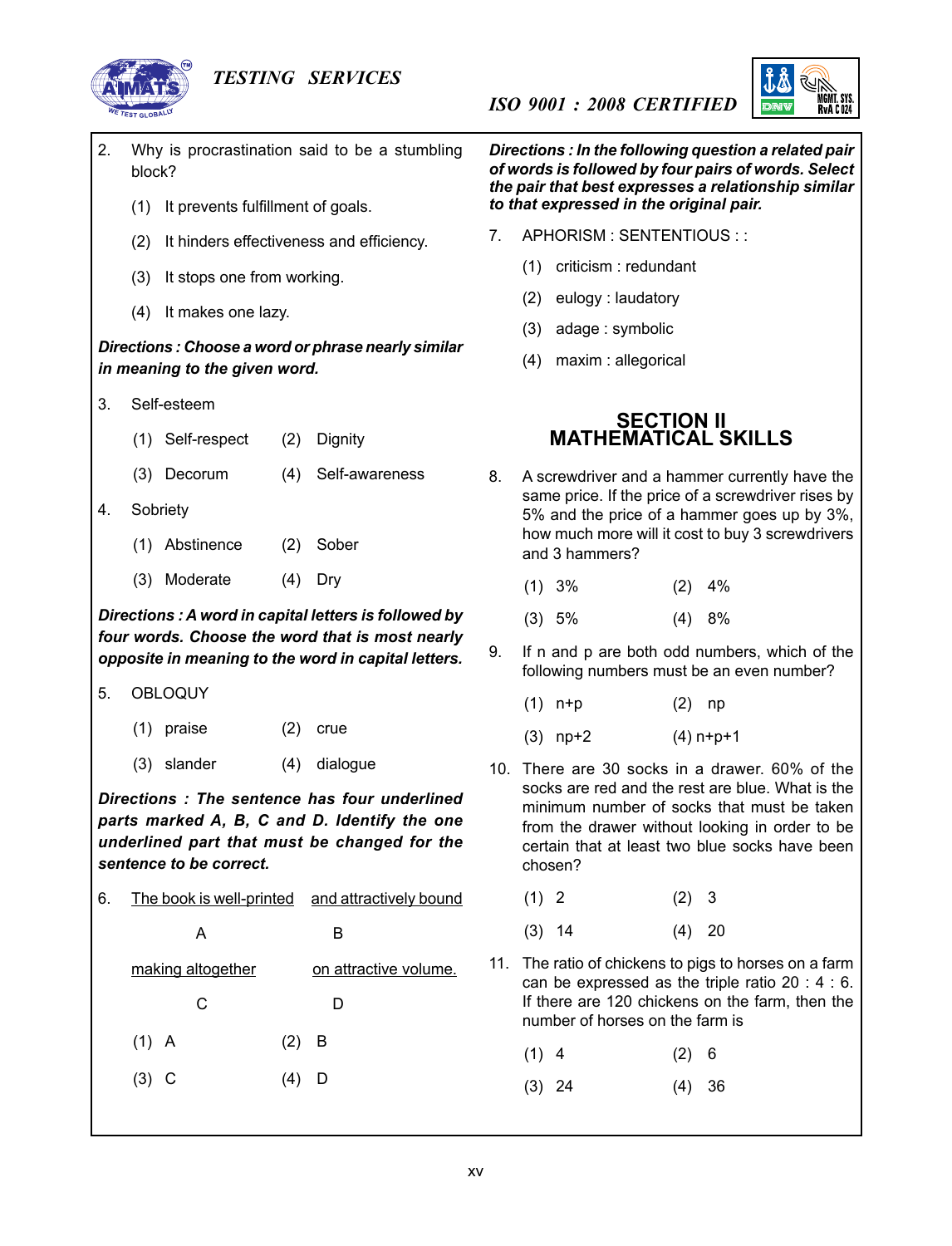

#### *Testing Services*

- 12. If  $x^2 y^2 = 15$  and  $x + y = 3$ , then  $x y$  is
	- $(1)$   $-3$   $(2)$  0
		- $(3)$  3  $(4)$  5
- 13. The hexagon ABCDEF is regular. That means all its sides are the same length and all its interior angles are the same size. Each side of the hexagon is 2 m. What is the area of the rectangle BCEF?



- $(1)$  4 m<sup>2</sup>
- (3) 8 m<sup>2</sup> (4) 4+4 $\pi$ <sup>3</sup>– m<sup>2</sup>
- 14. A worker is digging a ditch. He gets 2 assistants who work 2/3 as fast as he does. If all 3 work on a ditch they should finish it in what fraction of the time that the worker takes working alone?

| $(1)$ 3/7 |  | $(2)$ 1/2 |
|-----------|--|-----------|
|           |  |           |

 $(3)$   $3/4$   $(4)$   $4/3$ 

#### **SECTION III DATA ANALYSIS & SUFFICIENCY**

*Directions: The table below gives the Human Development Index (HDI). The HDI value is between 0 and 1.*

| <b>States</b>         | Value<br>1981 | Value<br>1991 | Value<br>2001 |
|-----------------------|---------------|---------------|---------------|
| <b>Andhra Pradesh</b> | በ 298         | 0.377         | 0.416         |
| Assam                 | 0.272         | 0.348         | 0.386         |
| <b>Bihar</b>          | 0.237         | 0.308         | 0.367         |
| Gujarat               | 0.360         | 0.431         | 0.479         |

| Haryana               | 0.360 | 0.443 | 0.509 |
|-----------------------|-------|-------|-------|
| Karnataka             | 0.346 | 0.412 | 0.478 |
| Kerala                | 0.500 | 0.591 | 0.638 |
| <b>Madhya Pradesh</b> | 0.245 | 0.328 | 0.394 |
| Maharashtra           | 0.363 | 0.452 | 0.523 |
| Orissa                | 0.267 | 0.345 | 0.404 |
| Punjab                | 0.411 | 0.475 | 0.537 |
| Rajasthan             | 0.256 | 0.347 | 0.424 |
| <b>Tamil Nadu</b>     | 0.343 | 0.466 | 0.531 |
| <b>Uttar Pradesh</b>  | 0.255 | 0.314 | 0.388 |
| <b>West Bengal</b>    | 0.305 | 0.404 | 0.472 |
| All India             | 0.302 | 0.381 | 0.472 |

15. Select the incorrect statement.

- (1) Kerala has consistently reported the highest HDI.
- (2) Bihar has consistently reported the worst HDI.
- (3) Assam has maintained stability in its comparative ranking among states.
- (4) Rajasthan has shown an improvement in its comparative ranking among other states.
- 16. Which states improved the HDI value in 2001 to match the all India value?
	- (1) Tamil Nadu (2) Orissa
	- (3) Rajasthan (4) West Bengal

*Directions: The following problem has a question followed by two statements labeled A and B. Use the data given in the statements to decide whether the statements are sufficient to answer the question. Choose your answer as*

- (1) if statement 'A' alone is sufficient to answer the problem.
- (2) if statement 'B' alone is sufficient to answer the problem.
- (3) if statements 'A' and 'B' are together needed to answer the problem.
- (4) if statements 'Aand 'B' are not sufficient to answer the problem.

# *ISO 9001 : 2008 certified*

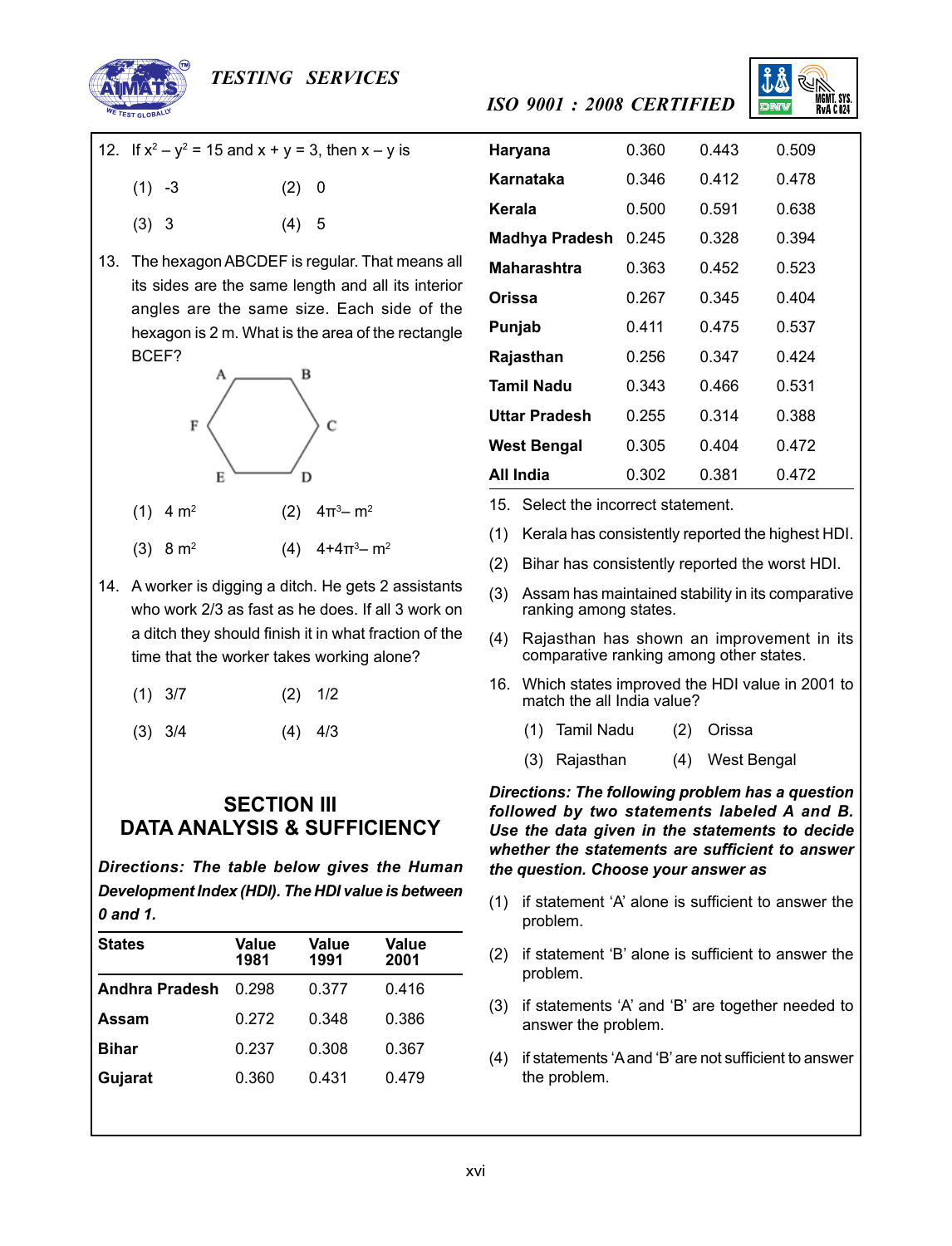





17. C is a circle with centre D and radius 2. E is a circle with centre F and radius R. Are there any points which are on both E and C?

 A : The distance from D to F is 1 + R

$$
B : R = 3
$$

*Directions: The bar graph below pertains to estimates of incidence of poverty in India. It is given as percentage. The accompanying table gives population of India during 1971-2001 as per census.*



18. The total number of poor in 2000 is approximately

- (1) 268 millions. (2) 278 millions.
- (3) 242 millions (4) 300 millions.
- 19. From the given data it can be inferred that
	- (1) rural poverty ratio is constantly declining.
	- (2) urban poverty ratio has been consistently falling.
	- (3) combined ratio has been decreasing.
	- (4) All these.

### **SECTION IV INTELLIGENCE & CRITICAL REASONING**

*Directions: The question below is followed by two arguments numbered I and II. You have to decide which of the given arguments is a "strong' argument. Give your answer as* 

 $(1)$  if only argument I is strong.

*ISO 9001 : 2008 certified*

- (2) if the argument II is strong.
- (3) if both I and II are strong.
- (4) if neither I nor II is strong.

20. Should telecasting feature films be stopped?

Arguments :

- I Yes, the feature films misguide young children.
- II No, this is the only way to educate the masses.

*Directions: Find out the correct group of letters from the answer options (1) to (4) to represent the same relationship among the group of letters as established among the sets at the top.*

- 21. AEZ : EIY : IOX : ………………
	- (1) UYZ (2) AEX
	- (3) EIX (4) OUW
- 22. Isha is older than Sunder. Misa is older than Harbans. Harbans is younger than Gyan. Sunder and Gyan are of the same age. If the above facts are true, which of the following conditions must also be true?
	- (1) Misa is older than Gyan.
	- (2) Misa is older than Isha.
	- (3) Sunder is younger than Misa.
	- (4) Isha is older than Harbans.